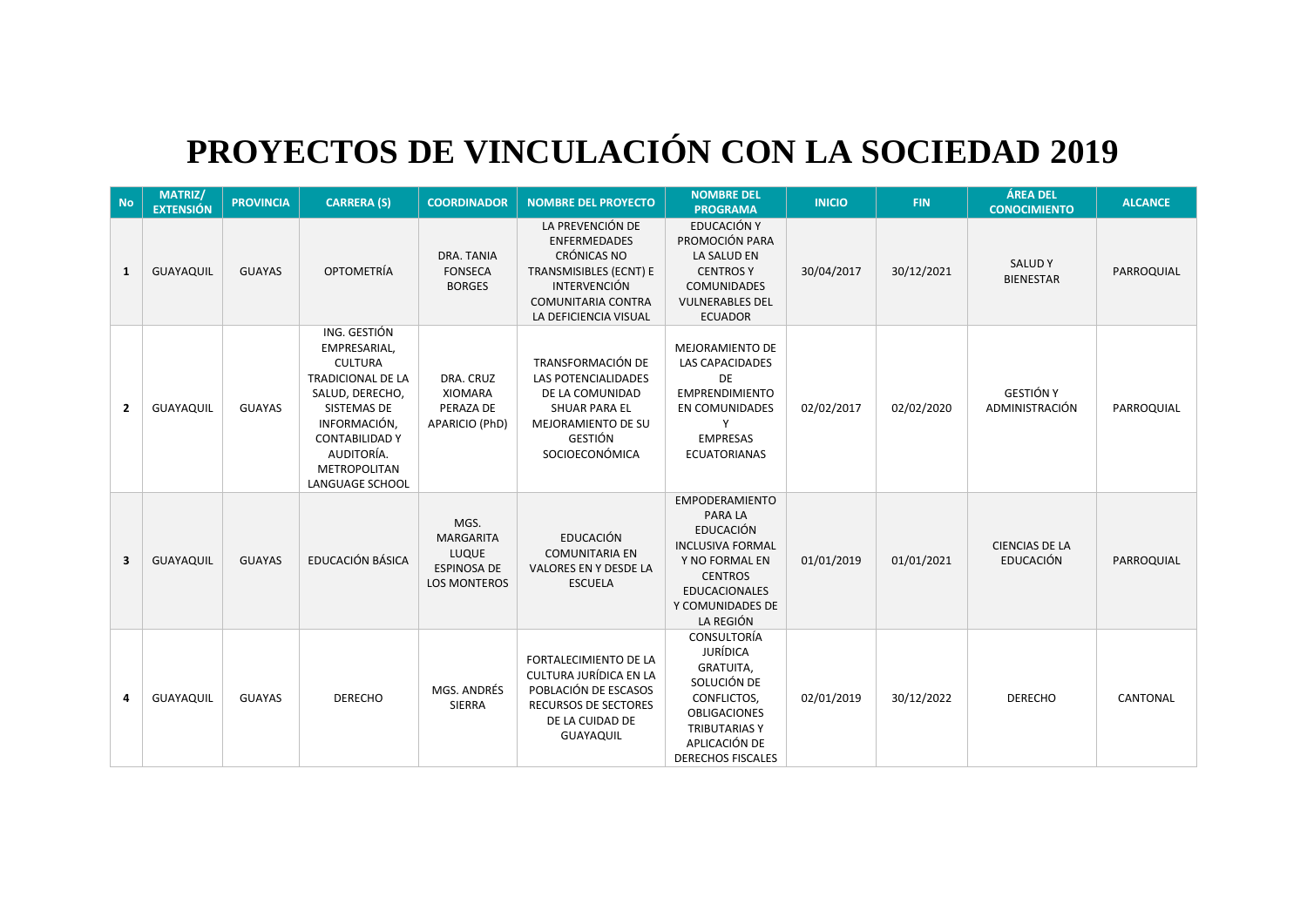| 5              | GUAYAQUIL        | <b>GUAYAS</b>    | <b>DERECHO</b>                                                                                            | MGS. JUAN<br><b>CARLOS OLIVA</b>                         | ASESORÍA Y PATROCINIO<br><b>JURÍDICO GRATUITO A</b><br><b>LOS SECTORES DE</b><br><b>ESCASOS RECURSOS</b><br>ECONÓMICOS DE<br><b>GUAYAQUIL A TRAVÉS</b><br>DEL CONSULTORIO<br>JURÍDICO DE LA UMET                        | CONSULTORÍA<br><b>JURÍDICA</b><br><b>GRATUITA,</b><br>SOLUCIÓN DE<br>CONFLICTOS,<br><b>OBLIGACIONES</b><br><b>TRIBUTARIASY</b><br>APLICACIÓN DE<br><b>DERECHOS FISCALES</b>                     | 02/01/2019 | 30/12/2022  | <b>DERECHO</b>                                              | <b>CANTONAL</b> |
|----------------|------------------|------------------|-----------------------------------------------------------------------------------------------------------|----------------------------------------------------------|-------------------------------------------------------------------------------------------------------------------------------------------------------------------------------------------------------------------------|-------------------------------------------------------------------------------------------------------------------------------------------------------------------------------------------------|------------|-------------|-------------------------------------------------------------|-----------------|
| 6              | <b>GUAYAQUIL</b> | <b>GUAYAS</b>    | <b>EDUCACIÓN</b><br>BÁSICA, DERECHO,<br>SISTEMAS DE<br>INFORMACIÓN,<br><b>CONTABILIDAD Y</b><br>AUDITORÍA | DR.C GILBERTO<br>SUÁREZ SUÁREZ                           | ATENCIÓN A<br><b>VULNERABILIDADES EN</b><br>EL CANTÓN DE<br><b>GUAYAQUIL:</b><br>CONTIBUCIÓN DE LA<br>UNIVERSIDAD<br><b>METROPOLITANA</b>                                                                               | EDUCACIÓN Y<br>PROMOCIÓN PARA<br>LA SALUD EN<br><b>CENTROS Y</b><br>COMUNIDADES<br><b>VULNERABLES DEL</b><br><b>ECUADOR</b>                                                                     | 02/01/2019 | 30/12/2022  | <b>CIENCIAS DE LA</b><br><b>EDUCACIÓN</b><br><b>DERECHO</b> | CANTONAL        |
| $\overline{7}$ | QUITO            | <b>PICHINCHA</b> | ING. GESTIÓN<br>EMPRESARIAL                                                                               | MGS.<br>FRANCISCO J.<br><b>MONROY</b><br><b>ESPINOSA</b> | <b>EMPRENDIMIENTO</b><br><b>EMPRESARIAL EN</b><br><b>COMUNIDADES Y</b><br><b>EMPRESAS</b><br><b>ECUATORIANAS</b>                                                                                                        | MEJORAMIENTO DE<br><b>LAS CAPACIDADES</b><br>DE<br><b>EMPRENDIMIENTO</b><br>EN COMUNIDADES<br>Y<br><b>EMPRESAS</b><br><b>ECUATORIANAS</b>                                                       | 03/06/2013 | 22/12/2020  | <b>GESTIÓN Y</b><br>ADMINISTRACIÓN                          | <b>CANTONAL</b> |
| 8              | QUITO            | <b>PICHINCHA</b> | <b>GESTIÓN</b><br>EMPRESARIAL                                                                             | MGS.<br><b>JONATHAN</b><br>PROAÑO<br>VARELA              | <b>EMPODERAMIENTO</b><br>SOCIOCULTURAL EN<br><b>LOCALIDADES Y CENTROS</b><br><b>INSTITUCIONALES</b>                                                                                                                     | <b>FORTALECIMIENTO</b><br>DE LOS SERVICIOS<br><b>TURISTICOS Y</b><br><b>HOTELEROS EN</b><br><b>CIRCUITOS</b><br>SELECCIONADOS                                                                   | 29/03/2017 | 30/12/20121 | VIAJES, TURISMO<br>OCIO                                     | CANTONAL        |
| 9              | QUITO            | PICHINCHA        | SISTEMAS DE<br><b>INFORMACIÓN</b>                                                                         | DR. ROMEL<br>VAZQUEZ<br>RODRÍGUEZ<br>(PhD)               | <b>GESTIÓN DE LA</b><br><b>INFORMACIÓN Y</b><br><b>TRANSFERENCIA DE</b><br><b>TECNOLOGÍAS</b><br><b>INFORMÁTICAS A</b><br>ORGANIZACIONES,<br><b>EMPRESAS Y ENTIDADES</b><br>DE LA ADMINISTRACIÓN<br>PÚBLICA ECUATORIANA | <b>MEJORAMIENTO DE</b><br>LA GESTIÓN Y LA<br><b>FORMACIÓN</b><br><b>HUMANA CON EL</b><br>USO DE LA TIC EN<br><b>ORGANIZACIONES</b><br><b>EMPRESARIALES Y</b><br>PÚBLICAS<br><b>ECUATORIANAS</b> | 31/03/2017 | 12/01/2020  | <b>INFORMACIÓN</b><br>Y COMUNICACIÓN<br>(TIC)               | CANTONAL        |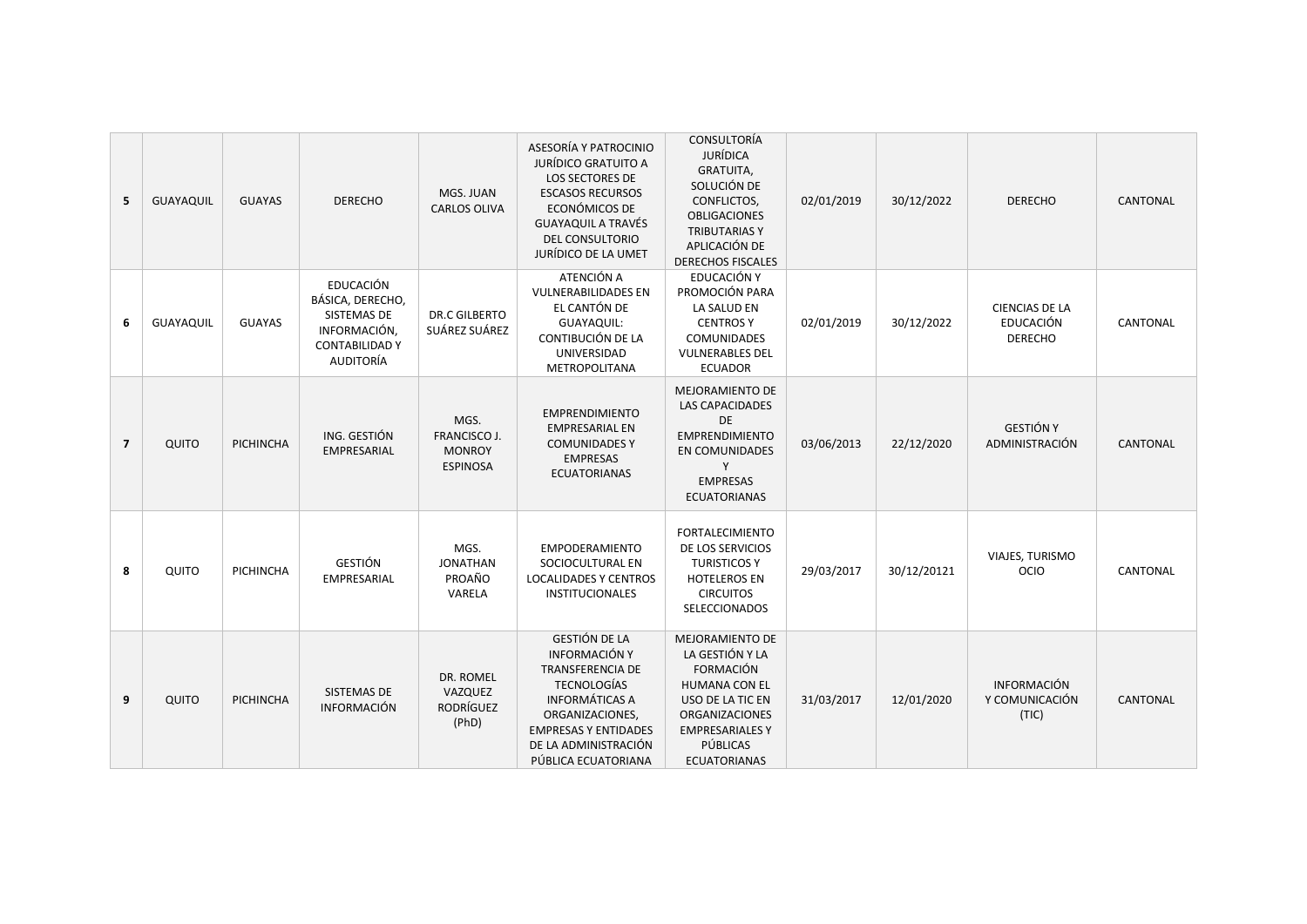| 10 | QUITO | PICHINCHA        | <b>DERECHO</b>                            | MGS. EUGENIO<br>ÉGÜEZ<br>VALDIVIESO                               | PROMOCIÓN DE LA<br><b>CULTURA DE PAZ A</b><br>TRAVÉS DE LA PRÁCTICA<br>DE LOS MÉTODOS<br>ALTERNATIVOS DE<br>SOLUCIÓN DE<br><b>CONFLICTOS Y LA</b><br>CONSULTORÍA JURÍDICA<br>QUE PERMITA EL ACCESO<br>A LA JUSTICIA | CONSULTORÍA<br><b>JURÍDICA</b><br>GRATUÍTA,<br>SOLUCIÓN DE<br>CONFLICTOS,<br><b>OBLIGACIONES</b><br><b>TRIBUTARIAS Y</b><br>APLICACIÓN DE<br><b>DERECHOS</b>                 | 16/11/2016 | 31/12/2020 | <b>DERECHO</b>                            | PARROQUIAL |
|----|-------|------------------|-------------------------------------------|-------------------------------------------------------------------|---------------------------------------------------------------------------------------------------------------------------------------------------------------------------------------------------------------------|------------------------------------------------------------------------------------------------------------------------------------------------------------------------------|------------|------------|-------------------------------------------|------------|
| 11 | QUITO | PICHINCHA        | <b>CONTABILIDAD Y</b><br><b>AUDITORÍA</b> | MGS. ALLEYNE<br><b>ANTONIO</b><br><b>FORMOSO</b><br><b>MIERES</b> | <b>FORTALECIMIENTO DE</b><br><b>LAS POTENCIALIDADES</b><br>DE LA CIUDADANÍA EN<br>TRIBUTACIÓN BÁSICA                                                                                                                | CONSULTORÍA<br><b>JURÍDICA</b><br>GRATUÍTA,<br>SOLUCIÓN DE<br>CONFLICTOS,<br><b>OBLIGACIONES</b><br><b>TRIBUTARIAS Y</b><br>APLICACIÓN DE<br><b>DERECHOS FISCALES</b>        | 24/04/2017 | 30/12/2022 | <b>CONTABILIDAD Y</b><br>AUDITORÍA        | CANTONAL   |
| 12 | QUITO | <b>PICHINCHA</b> | GESTIÓN<br>EMPRESARIAL                    | MGS.<br><b>FERNANDO</b><br>RAZO CAJA                              | PROGRAMA DE<br>CAPTACIÓN,<br><b>SEGUIMIENTO Y</b><br>FIDELIZACIÓN DE<br>ESTUDIANTES. "CONOCE,<br>ESTUDIA Y QUIERE A LA<br>UMET"                                                                                     | <b>EMPODERAMIENTO</b><br>PARA LA<br><b>EDUCACIÓN</b><br><b>INCLUSIVA FORMAL</b><br>Y NO FORMAL EN<br><b>CENTROS</b><br><b>EDUCACIONALES</b><br>Y COMUNIDADES DE<br>LA REGIÓN | 22/05/2017 | 22/05/2019 | <b>CIENCIAS DE LA</b><br><b>EDUCACIÓN</b> | CANTONAL   |
| 13 | QUITO | PICHINCHA        | ING. PUBLICIDAD<br>Y MARKETING            | DR. LISBET<br>GUILLÉN<br>PEREIRA (PhD)                            | LA INCLUSIÓN LABORAL<br>DE LA MUJER EN EL<br>PROCESO DE<br><b>CRECIMIENTO</b><br><b>EMPRESARIAL DE LAS</b><br>PEQUEÑAS Y MEDIANAS<br><b>EMPRESAS EN LA ZONA 9</b><br>DE PICHINCHA                                   | <b>MEJORAMIENTO DE</b><br>LAS CAPACIDADES<br>DE<br><b>EMPRENDIMIENTO</b><br>EN COMUNIDADES<br>Y<br><b>EMPRESAS</b><br><b>ECUATORIANAS</b>                                    | 28/03/2017 | 20/03/2020 | <b>MARKETING Y</b><br>PUBLICIDAD          | PARROQUIAL |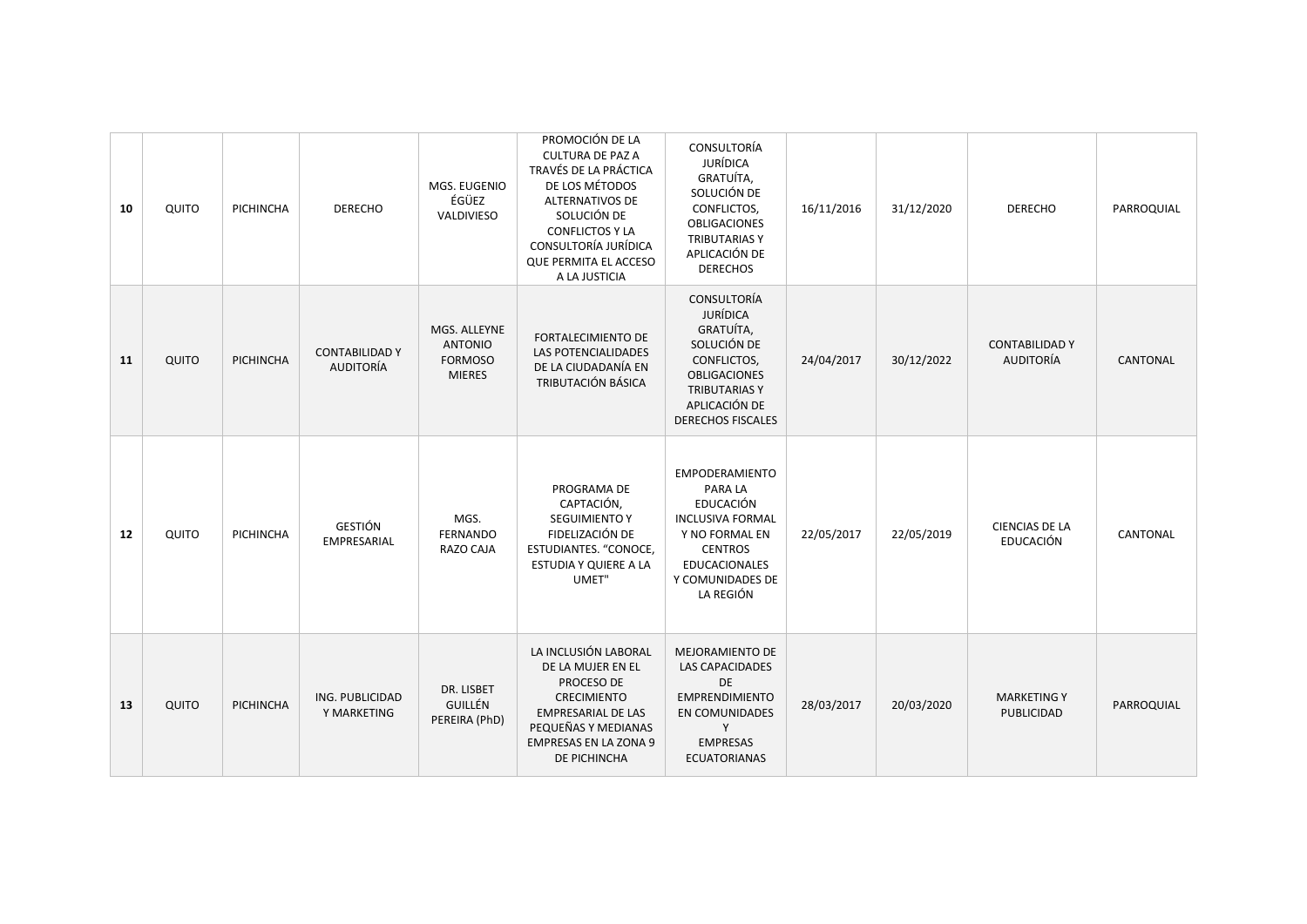| 14 | QUITO | PICHINCHA        | <b>EDUCACIÓN</b><br><b>INICIAL</b> | MGS. AZUCENA<br>MACÍAS<br>MERIZALDE                      | LA ORIENTACIÓN<br>PSICOPEDAGÓGICA<br><b>FAMILIAR EN LA</b><br>EDUCACIÓN INICIAL                              | <b>EMPODERAMIENTO</b><br>PARA LA<br><b>EDUCACIÓN</b><br><b>INCLUSIVA FORMAL</b><br>Y NO FORMAL EN<br><b>CENTROS</b><br><b>EDUCACIONALES</b><br>Y COMUNIDADES DE<br>LA REGIÓN        | 31/05/2017 | 22/12/2019 | CIENCIAS DE LA<br>EDUCACIÓN                                                                                                            | PARROQUIAL |
|----|-------|------------------|------------------------------------|----------------------------------------------------------|--------------------------------------------------------------------------------------------------------------|-------------------------------------------------------------------------------------------------------------------------------------------------------------------------------------|------------|------------|----------------------------------------------------------------------------------------------------------------------------------------|------------|
| 15 | QUITO | PICHINCHA        | <b>EDUCACIÓN</b><br><b>INICIAL</b> | <b>DRA.C RAISA</b><br><b>BERNAL CERZA</b>                | MEJORAMIENTO DE LA<br><b>CALIDAD DE LA</b><br>EDUCACIÓN INCLUSIVA<br>FORMAL Y NO FORMAL.                     | <b>EMPODERAMIENTO</b><br><b>PARA LA</b><br><b>EDUCACIÓN</b><br><b>INCLUSIVA FORMAL</b><br>Y NO FORMAL EN<br><b>CENTROS</b><br><b>EDUCACIONALES</b><br>Y COMUNIDADES DE<br>LA REGIÓN | 01/06/2015 | 30/12/2022 | <b>CIENCIAS DE LA</b><br><b>EDUCACIÓN</b>                                                                                              | PARROQUIAL |
| 16 | QUITO | <b>PICHINCHA</b> | OPTOMETRÍA                         | DR. ALEJANDRO<br>LALAMA<br><b>GUERRERO</b>               | MISIÓN DE AYUDA<br>COMUNITARIA INTEGRAL:<br><b>ESPECIFICIDADES EN</b><br><b>SALUD VISUAL</b>                 | EDUCACIÓN Y<br>PROMOCIÓN PARA<br>LA SALUD EN<br><b>CENTROS Y</b><br>COMUNIDADES<br><b>VULNERABLES DEL</b><br><b>ECUADOR</b>                                                         | 07/06/2013 | 30/12/2021 | <b>SALUDY</b><br><b>BIENESTAR</b>                                                                                                      | CANTONAL   |
| 17 | QUITO | PICHINCHA        | DISEÑO GRÁFICO                     | MGS. OMAR<br><b>EDUARDO</b><br><b>PINTO</b><br>HERNÁNDEZ | COMUNICACIÓN VISUAL<br>Y TURÍSTICA PARA LAS<br><b>SUSTENTABILIDAD</b><br>PATRIMONIALY EL<br>DESARROLLO LOCAL | <b>FORTALECIMIENTO</b><br>DE LOS SERVICIOS<br>TURÍSTICOS,<br><b>HOTELEROS Y</b><br><b>RECREACIONALES</b><br><b>EN CIRCUITOS</b><br>SELECCIONADOS<br><b>ECUATORIANOS</b>             | 22/01/2019 | 01/07/2023 | MEJORAMIENTO DE<br>LAS<br><b>CAPACIDADES DE</b><br><b>EMPRENDIMIENTO</b><br>EN COMUNIDADES Y<br><b>EMPRESAS</b><br><b>ECUATORIANAS</b> | CANTONAL   |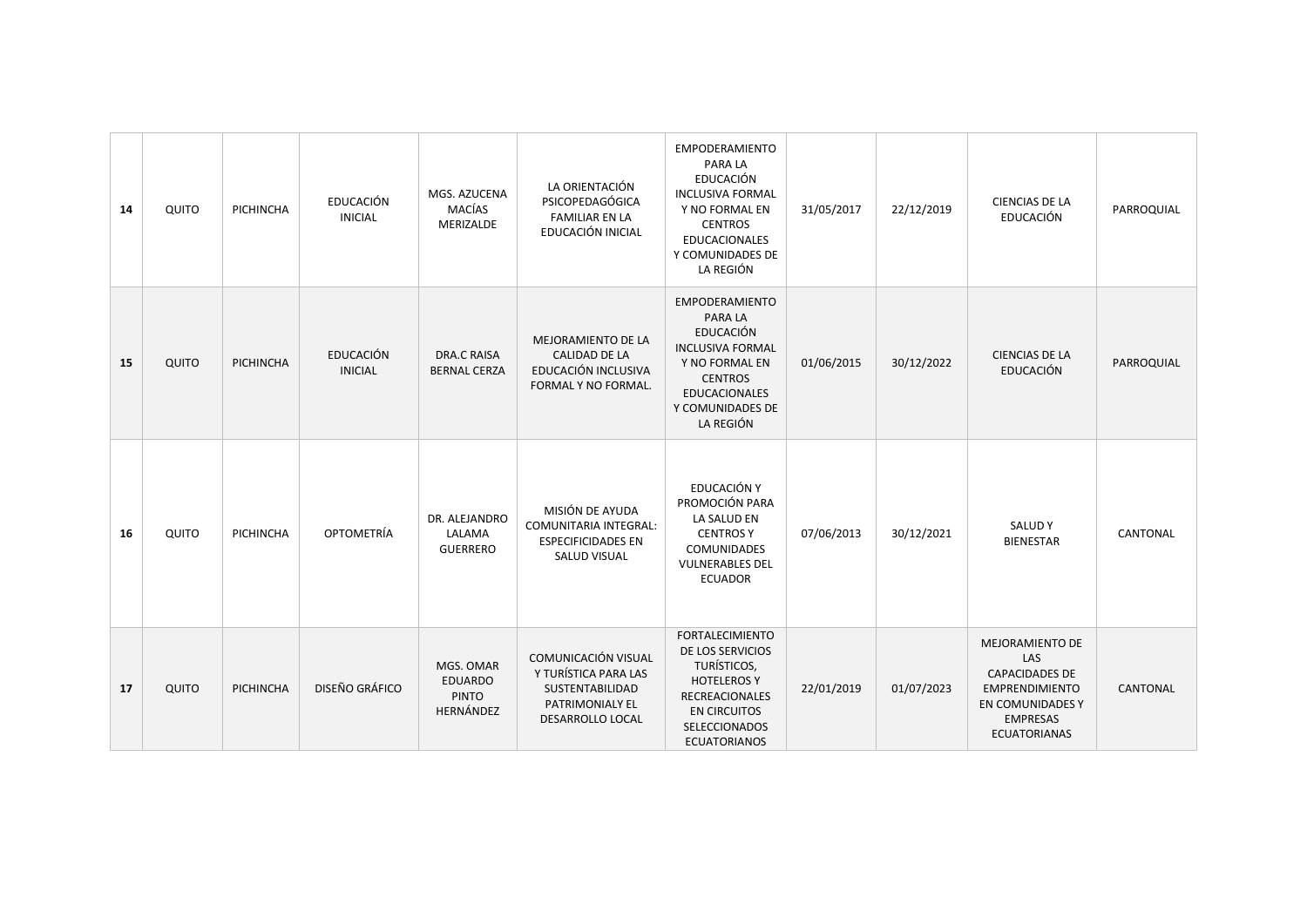| 18 | <b>MACHALA</b> | EL ORO | <b>DERECHO</b>                                                                                 | AB. MARIUXI<br>PAOLA CEDEÑO<br>FLORIL, MGS.                 | ASESORÍA Y PATROCINIO<br>JURÍDICO GRATUITO A<br>LOS SECTORES DE<br><b>ESCASOS RECURSOS</b><br>ECONÓMICOS DEL<br>CANTÓN MACHALA, A<br><b>TRAVÉS DEL</b><br>CONSULTORIO JURÍDICO<br><b>GRATUITO DE LA UMET</b>     | CONSULTORÍA<br><b>JURÍDICA</b><br><b>GRATUITA,</b><br>SOLUCIÓN DE<br>CONFLICTOS,<br><b>OBLIGACIONES</b><br><b>TRIBUTARIAS Y</b><br>APLICACIÓN DE<br><b>DERECHOS FISCALES</b> | 27/03/2013 | 27/03/2022 | ADMINISTRACIÓN,<br><b>NEGOCIOSY</b><br>LEGALIZACIÓN                           | <b>CANTONAL</b> |
|----|----------------|--------|------------------------------------------------------------------------------------------------|-------------------------------------------------------------|------------------------------------------------------------------------------------------------------------------------------------------------------------------------------------------------------------------|------------------------------------------------------------------------------------------------------------------------------------------------------------------------------|------------|------------|-------------------------------------------------------------------------------|-----------------|
| 19 | <b>MACHALA</b> | EL ORO | ING.<br>ADMINISTRACIÓN<br>DE EMPRESAS<br>TURÍSTICAS E<br><b>INDUSTRIAS DE LA</b><br>RECREACIÓN | MGS. JEAN<br><b>MICHEL</b><br>PALOMEQUE<br><b>JARAMILLO</b> | PROYECTO DE APOYO AL<br><b>DESARROLLO DE LAS</b><br>POTENCIALIDADES DEL<br><b>TURISMO EN LA</b><br>COMUNIDAD DE LA<br>PARROQUIA LA<br>AVANZADA DEL CANTÓN<br>SANTA ROSA, PROVINCIA<br>DE EL ORO                  | PROGRAMA<br><b>DIVERSIDAD</b><br><b>BIOLÓGICA Y</b><br><b>CULTURAL</b><br><b>COMUNITARIA</b>                                                                                 | 02/05/2017 | 15/12/2020 | <b>GESTIÓN Y</b><br>ADMINISTRACIÓN /<br><b>CIENCIAS</b><br><b>AMBIENTALES</b> | CANTONAL        |
| 20 | MACHALA        | EL ORO | ING. GESTIÓN<br>EMPRESARIAL                                                                    | MGS. GERMÁN<br><b>GRACIÁN</b><br>MORÁN                      | DESARROLLO<br><b>EMPRESARIAL DE LOS</b><br><b>COMERCIANTES DEL</b><br>MERCADO TIPO CENTRO<br>COMERCIAL DEL CANTÓN<br>SANTA ROSA DE LA<br>PROVINCIA DE EL ORO                                                     | PROGRAMA<br><b>DIVERSIDAD</b><br><b>BIOLÓGICA Y</b><br><b>CULTURAL</b><br><b>COMUNITARIA</b>                                                                                 | 15/05/2017 | 15/05/2018 | <b>GESTIÓN Y</b><br>ADMINISTRACIÓN                                            | PROVINCIAL      |
| 21 | <b>MACHALA</b> | EL ORO | ING. GESTIÓN<br>EMPRESARIAL                                                                    | MGS. VISMAR<br><b>FLORES TÁBARA</b>                         | DESARROLLO COMERCIAL<br>DE LAS ARTESANÍAS<br><b>ELABORADAS POR LAS</b><br>PERSONAS PRIVADAS DE<br>LIBERTAD EN LA CIUDAD<br>DE MACHALA, COMO<br>MEDIO DE SUSTENTO Y<br>REINSERCIÓN AL SECTOR<br><b>PRODUCTIVO</b> | PROGRAMA<br><b>DIVERSIDAD</b><br><b>BIOLÓGICA Y</b><br>CULTURAL<br><b>COMUNITARIA</b>                                                                                        | 06/05/2017 | 06/05/2019 | <b>HABILIDADES</b><br><b>LABORALES</b>                                        | PARROQUIAL      |
| 22 | MACHALA        | EL ORO | ING. GESTIÓN<br>EMPRESARIAL                                                                    | MGS.<br><b>MARJORIE</b><br>CRESPO GARCÍA                    | ASESORÍA GRATUITA<br>TRIBUTARIA MEDIANTE<br>LOS NÚCLEOS DE APOYO<br><b>CONTABLE Y FISCAL</b><br><b>CREADOS POR EL</b><br>SERVICIO DE RENTAS<br>INTERNAS (SRI) A TRAVÉS<br>DEL CONSULTORIO UMET                   | CONSULTORÍA<br><b>JURÍDICA</b><br><b>GRATUITA,</b><br>SOLUCIÓN DE<br>CONFLICTOS,<br><b>OBLIGACIONES</b><br><b>TRIBUTARIASY</b><br>APLICACIÓN DE<br><b>DERECHOS FISCALES</b>  | 15/05/2017 | 05/02/2022 | <b>CONTABILIDAD Y</b><br><b>AUDITORÍA</b>                                     | <b>CANTONAL</b> |